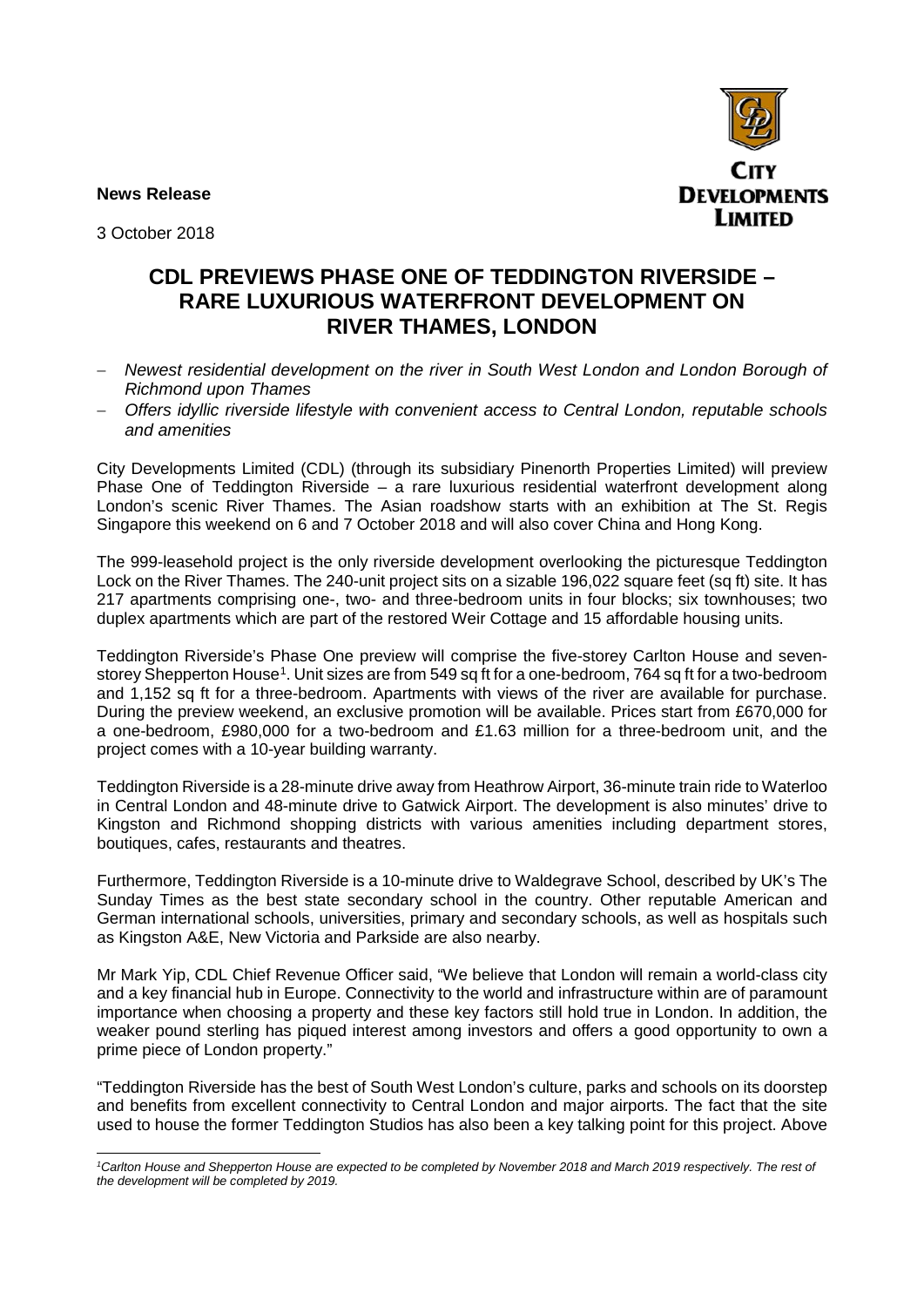all, not many people can have the famed River Thames as the backdrop of their home. We are confident that Teddington Riverside will attract discerning investors with its rare riverside address and the idyllic lifestyle it offers."

### **Idyllic and Refined Riverside Lifestyle**

Teddington Riverside is adjacent to The Lensbury – a highly sought-after premium leisure club, conference centre, hotel and spa. It has a sports complex that includes a full-sized rugby pitch and several international rugby teams have used The Lensbury as their base for the Rugby World Cup 2015 and Six Nations. Buyers of Teddington Riverside will have priority in getting a membership at The Lensbury, home to an acclaimed indoor pool complex overlooking the river. Other facilities include a watersports centre, gymnasium, one of the largest studio class programmes in the country, squash court and tennis courts.

In addition to the River Thames, nature lovers will be surrounded by the vast greeneries of Bushy Park, Hampton Court Park, Kew Gardens and Richmond Park.

Teddington Riverside also offers 24-hour security and concierge services, as well as exclusive chauffeur service to take residents to the nearest rail and underground network, Teddington Train Station, which is a five-minute drive away. For those who drive, there will be 292 underground parking lots with lift access to each block.

#### **Calm and Restful Retreats with High-Quality Fittings**

All apartments at Teddington Riverside's Carlton House and Shepperton House are spacious and furnished with high-quality fixtures and fittings, including underfloor heating and timber floors in the living spaces. Generous open-plan lateral living and dining flows through the apartments, providing ease and flexibility for formal or casual dining. State-of-the-art kitchens are fitted with Siemens appliances and Bianco stone worktops. Meticulously designed as calm and restful retreats, all bedrooms come with ample storage space and natural broadloom carpets.

The Teddington Riverside sales exhibition at Senator Room, The St. Regis Singapore (29 Tanglin Road, Singapore 247911), is open from 11am to 6pm. For enquiries, please call the sales hotline (65) 8600 3900 or email cdlhomes@cdl.com.sg

For media enquiries, please contact:

| Belinda Lee<br>Head, Investor Relations and Corporate Communications<br>City Developments Limited<br>(Regn No: 196300316Z) | Gerry De Silva<br>Head, Group Corporate Affairs<br>Hong Leong Group Singapore |
|----------------------------------------------------------------------------------------------------------------------------|-------------------------------------------------------------------------------|
| Tel:                                                                                                                       | (65) 6428 9308                                                                |
| (65) 6428 9315                                                                                                             | Tel:                                                                          |
| Email: belindalee@cdl.com.sg                                                                                               | Email: Gerry@cdl.com.sg                                                       |
| Tan Hock Lee                                                                                                               | Rachel Lim                                                                    |
| Senior Manager, Corporate Communications                                                                                   | Asst. Manager, Corporate Communications                                       |
| <b>City Developments Limited</b>                                                                                           | <b>City Developments Limited</b>                                              |
| Tel:<br>(65) 6428 9312<br>Email: hocklee@cdl.com.sg                                                                        | (65) 6428 9313<br>Tel:<br>rachellim@cdl.com.sg<br>Email:                      |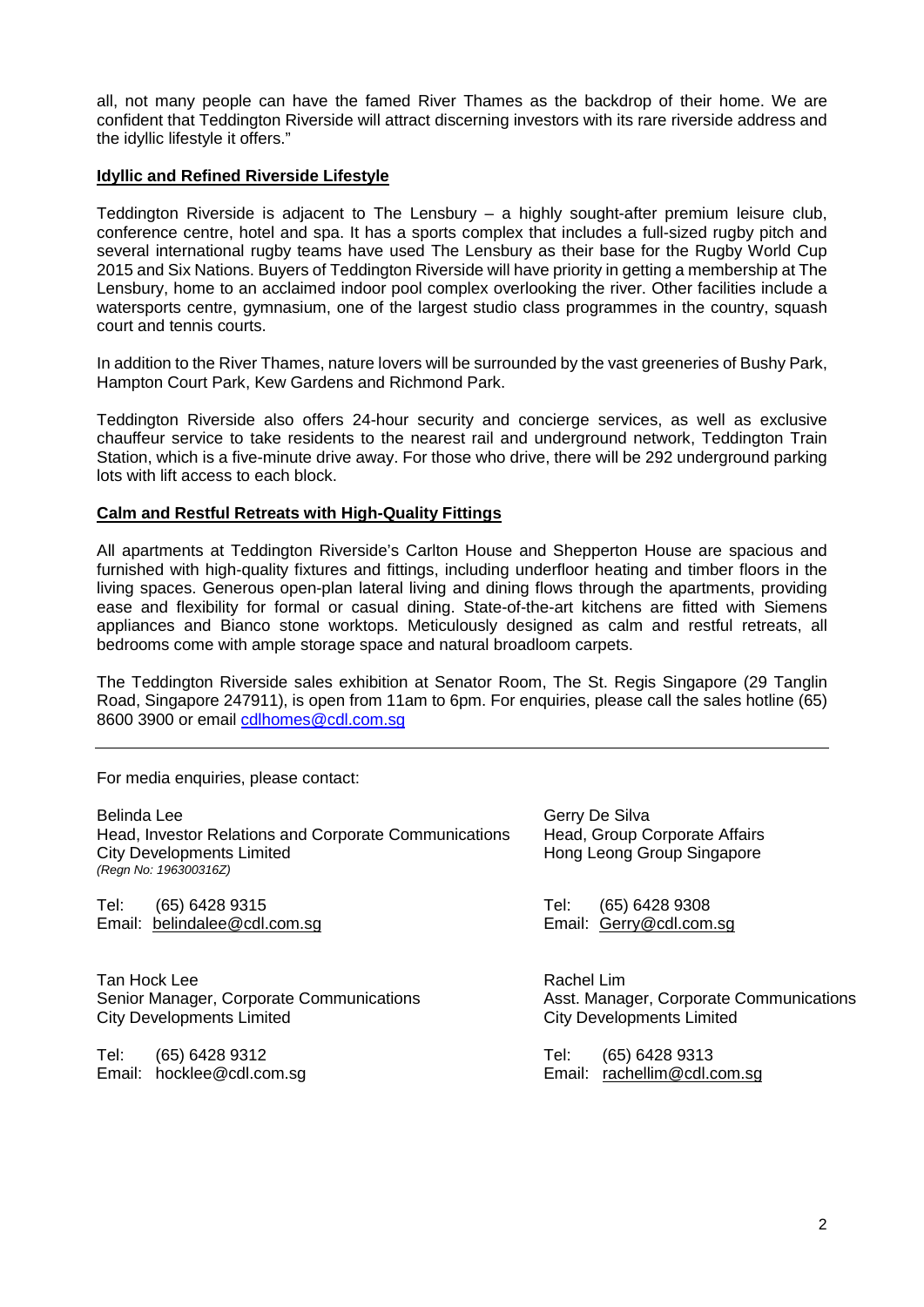

# TEDDINGTON RIVERSIDE

## **FACT SHEET**

| <b>Development Details</b>     |                                                                                                      |
|--------------------------------|------------------------------------------------------------------------------------------------------|
| <b>Developer</b>               | <b>Pinenorth Properties Limited</b><br>(A subsidiary of City Developments Limited)                   |
| <b>Project Name</b>            | <b>Teddington Riverside</b>                                                                          |
| <b>Address</b>                 | Broom Road, Teddington, TW11 9NT                                                                     |
|                                | (London, Zone 6, Borough of Richmond upon Thames)                                                    |
| <b>Tenure of Land</b>          | 999-year leasehold (with a share for freehold)                                                       |
| <b>Site Area</b>               | Approximately 18,211 square metres (sqm) / 196,022 square feet (sq ft)                               |
| <b>Recreational Facilities</b> | Children Play Area                                                                                   |
| <b>Estimated Completion</b>    | 2019                                                                                                 |
| <b>Consultants</b>             |                                                                                                      |
| Architect                      | <b>Hamiltons Architects</b>                                                                          |
| Landscape Consultant           | <b>Macfarlane Associates</b>                                                                         |
| <b>Main Contractor</b>         | J Reddington Ltd                                                                                     |
| M&E Engineer                   | Hoare Lee LLP                                                                                        |
| C&S Engineer                   | Waterman Group                                                                                       |
| <b>Quantity Surveyor</b>       | Gleeds                                                                                               |
| Project Interior Designer      | Show units interior designers:<br>Henrietta Holroyd (1 & 3 bedroom) / Emma Sims Hilditch (2 bedroom) |